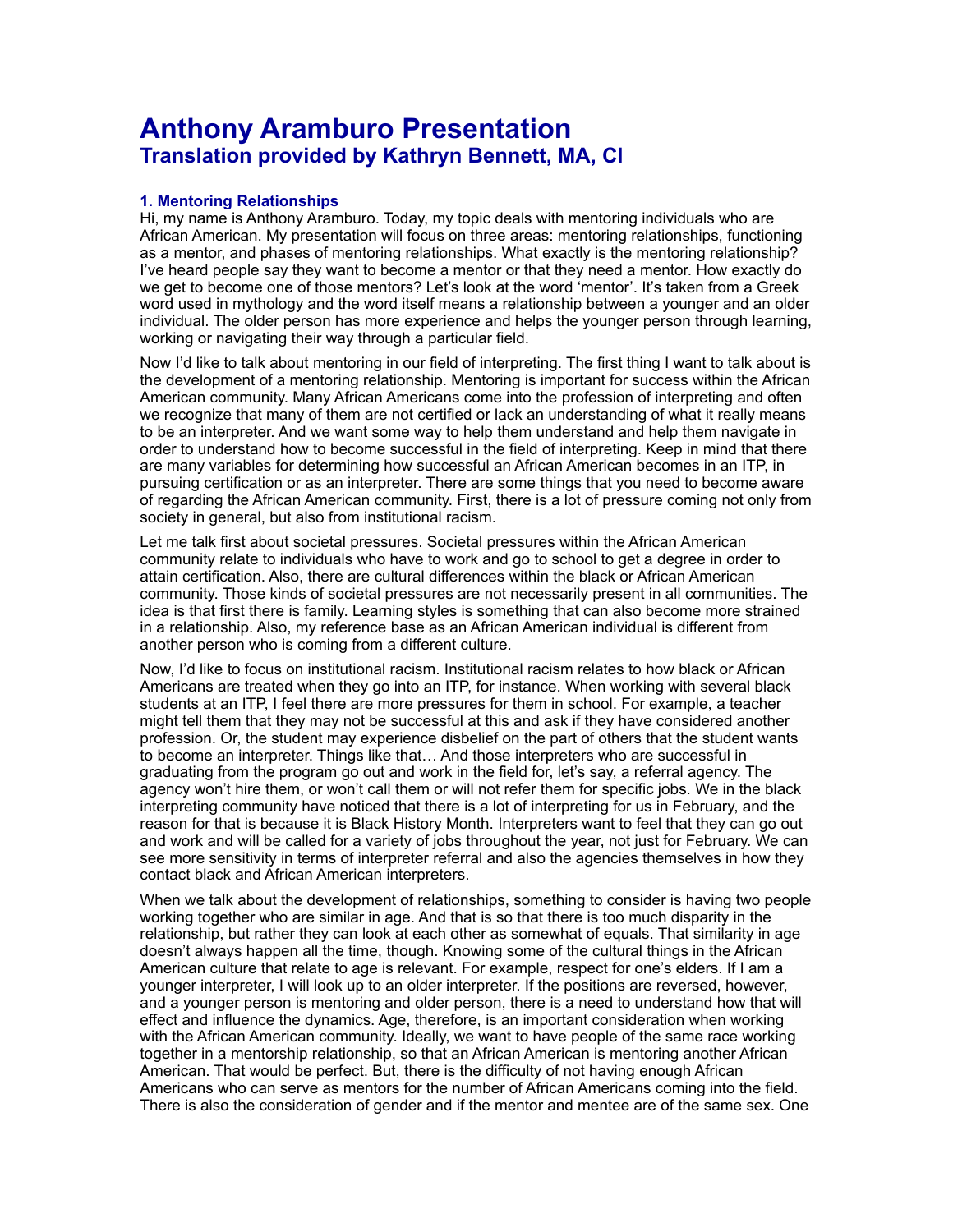thing to keep in mind is that when we talk about the different sexes, a male point of view will be different from a female point of view. The idea is that it will not always be a male-male mentorship or a female-female mentorship, but men and women working together both as either mentors or mentees. Personal relationships with role models, such as mentors, are necessary for African Americans entering the field. Not only do we see the mentor as a role model, but that person is also taking on the additional responsibility of helping encourage that mentee in the profession.

The mentoring relationship itself involves several things. In the African American community, confidentiality is really important. So, I see the mentoring relationship as becoming a confidential relationship. Confidentiality is a foundation which I can't risk. The last thing a mentee wants to hear about is their own experiences from other people within the community. The hope is that the mentor keeps everything that occurs in that relationship confidential. The confidential relationship is a big priority. The second thing about a mentoring relationship is that both people who are partaking in the relationship, that is the mentor and the mentee, have a mutual desire for development. It's important that they both want to grow within the relationship. If the mentor says that they are involved because of their agency, or someone asked and they didn't want to say no, then their heart is really not there. When that happens the person feels very sensitive to the issue of making the relationship more and more valuable for both individuals. If that kind of mutual desire is not there, then the mentee will feel that and then negative things may happen as a result. Individuals may feel as if they really don't want to be there.

While I mention that the mentor must have a desire to be there in the relationship, the same thing goes for the mentee. That person must be willing themselves to participate in this kind of program. In all cultures, and especially in the African American culture, we see a need for some kind of mentoring program. When we have that mutual desire and understanding, we can see the potential for success and achievement. Both the mentor and the mentee must have goals that they are working towards in terms of professional development. The mentor needs to allow the mentee opportunities to think and to use critical thinking skills in developing specific goals or particular areas that they want to work on. They need to challenge the mentee and let that person have the opportunity to see things and do things in a different way. Oftentimes, we see that people have only one way of thinking. But, it's important to let that mentee engage in different kinds of thinking. The end result is that the goals are satisfied, both the mentor and mentee will have an opportunity for dialogue and discussion, and to see how we can achieve success as a team.

There is also the need to encourage the mentee to do things their own way. I'm talking about how there is more than one way to do something. That person needs to develop their own ideas and strategies that allow them to accomplish the goals that they want in order to become successful. Within the African American community, attitude goes a long way. If an African American person feels as if they are actively involved and participating, as opposed to a person who is ousted, that very much impacts their ability to achieve something. In my own personal experience, when I am on a team and I'm encouraging participation from the mentees, I myself feel more motivated and willing to participate and more creative. I become a fully valued member of the team.

### **2. Functioning as a Mentor**

The mentoring relationship functions in two ways: career functions and psychosocial functions. I'd like to talk first about career functions of mentoring. Kathy Kram talks about these two functions in her research in a few different ways. One part of career functions is sponsorship. Sponsorship is really finding the ideal mentor, which would be the pairing of individuals in terms of age, race, and gender. Finding that person who can sponsor is really important. As you go into an area of mentoring, you want to become more familiar with people who come from different cultures and the variety of languages and backgrounds that are there. Also, one needs to have an acceptance, an understanding and a willingness to work with people and sponsor them in mentorships. The environment in which that takes place is really important. When you take someone under your wing, so to speak, nurturing and sponsoring that individual, allowing that person to take those things and integrate them into themselves is really helpful in a lot of different situations. You are sponsoring that person as a mentor when you go with the individual to conferences, workshops, meetings and so forth. Also, both of those individuals, the mentor and mentee, join different organizations such as RID or the local affiliate agency that relates to interpreting, as well as some that may not necessarily be interpreting related. That could mean, for example, going with your mentee to an urban league banquet, or attending NAACP functions, an NAOBI conference, or an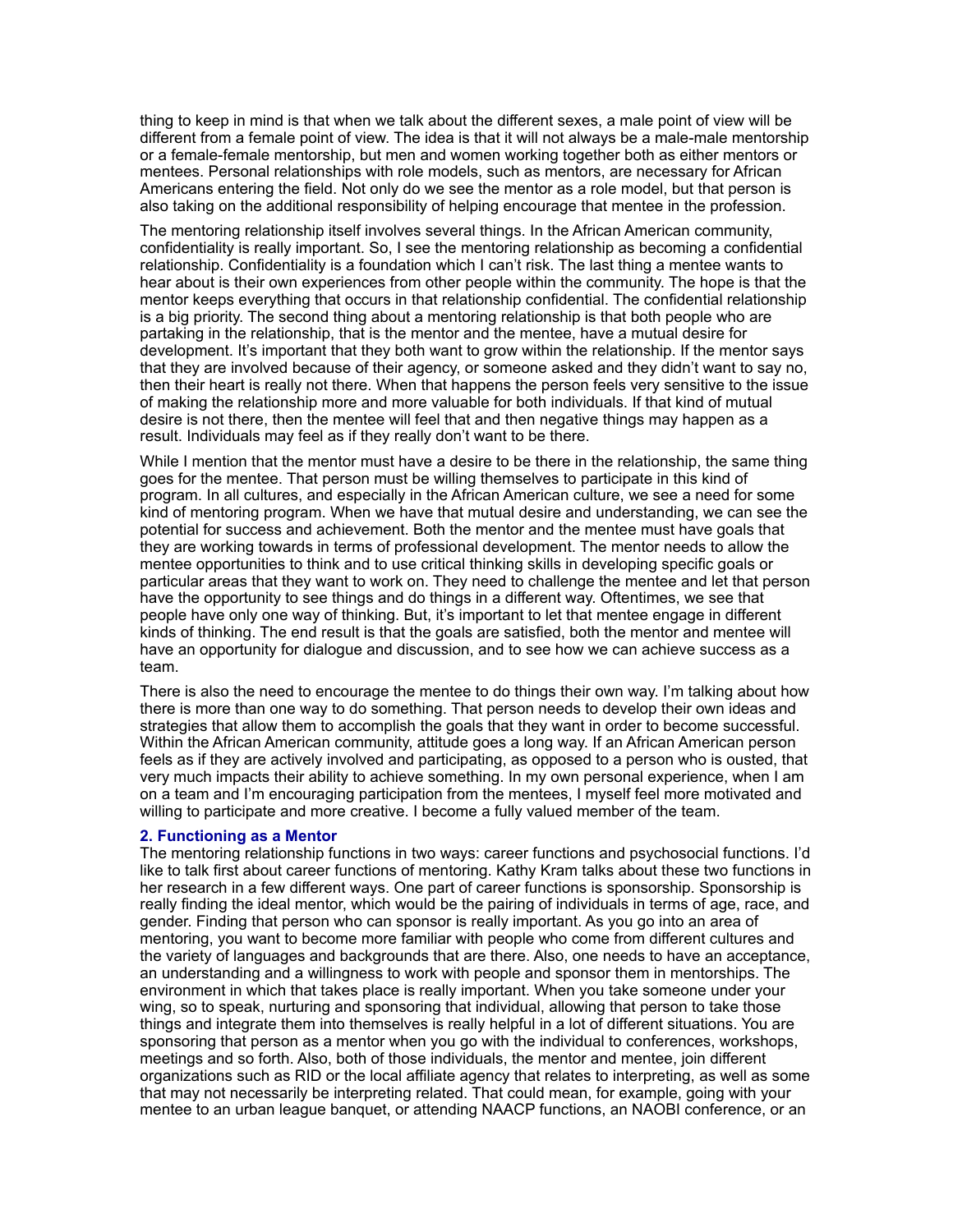NBDA event or functions. They can focus on interpreting, but they may also be valuable ways of learning about cultures, too.

Under the category of career functions, there is the component of exposure and visibility. The mentor is responsible for allowing that mentee to be in control of their own development within the profession. The mentor provides opportunities for the individual to show their skills. Also, the mentor serves as a socializing force. A mentee can go out into the community - socializing, going to meetings and so forth - accompanied by the mentor. Not only can the mentor look out for that person, but they can also serve as a conduit for meeting other people, and as a support in terms of providing opportunities for both of them to work together. They can become a part of some event that benefits not only the mentor, but also the mentee. Coaching is another aspect of career functioning. Coaching involves teaching the mentee how to navigate within a profession. Our profession of interpreting has really taken off. That individual needs to know what to do when you go to an interpreting job or a meeting, and all of the things that can vary so widely with the different types of interpreting whether it be legal, medical, educational, or just interpreting within the community. All of those parts of our field need a certain level of learning and understanding by the mentee. The function of the mentor is to help them and coach them along in providing information as much as possible.

In relationships with African American individuals, we need to look at how that information can be transmitted. In terms of a mentor and mentee, my style may be very different from another person's style. When I talk about my reference base, that is using things that "belong to me" and that are culturally related. When you are the coach, that person understands that each person has a reference base that is the basis for who they are. The mentor also provides advice or counseling about better ways to handle something or we might talk about institutional racism. It's about being the kind of coach who would embrace differences, understanding that a person may need support from you. They may need to hear that there are possible negative things that will affect one's role in the profession. It's also a matter of talking about your own experiences. As a coach, the mentee will need to have someone to talk to who will understand the profession, who will listen to them and provide support through listening. Not just listening, though, but actually hearing what they have to say.

Role modeling falls under the second category that I want to talk about, which is psychosocial functions. Role modeling is an attitude. As I said earlier, in the African American community your attitude is very important. We know that when it is time to select mentors, we don't always put people together who are the same race, gender or age. We know that we will have a variety of identities. So, when we have an African American as a mentee, that individual will see what the mentor's attitude is. And there is a long process in developing a relationship between a mentor and mentee. Values are another part of psychosocial functioning. My values as an African American may be different from your values.

Something to keep in mind is that we are not trying to change a mentor's or mentee's beliefs, but rather there is an understanding that we might have different values. Ethics of an individual in a profession is another component. Our behaviors as people, that is, how we behave, may be different from one another. If I am from a minority culture and I go into a situation which is comprised of the majority culture, my behavior will change. I may not be as comfortable, first of all. Maybe I'll be a little bit more rigid than when I am in my own culture and that can show through in my style, body language and so forth. They would reflect a higher comfort level because I would be in my environment, within my culture. So, that's just something to keep in mind, that all of us as individuals leave our culture at some point and enter into another culture. At these times, there can be slight differences and we can expect behaviors to change in those situations.

The second part of psychosocial functioning is acceptance and confirmation, which deals with the sense of self, or who we feel we are as individuals. As an African American individual… The point is that the process is not there in order to change the individual. Instead, it is there for that individual to learn and apply that information to their way of dealing, working within and functioning with other people within the profession. The mentor is not there to change the mentee, but rather to know that both the mentor and mentee have a certain sense of self and a feeling of who they are and what they want to get from the experience. Positive relations is a part of acceptance and confirmation. This relates to the fact that both the mentor and mentee have a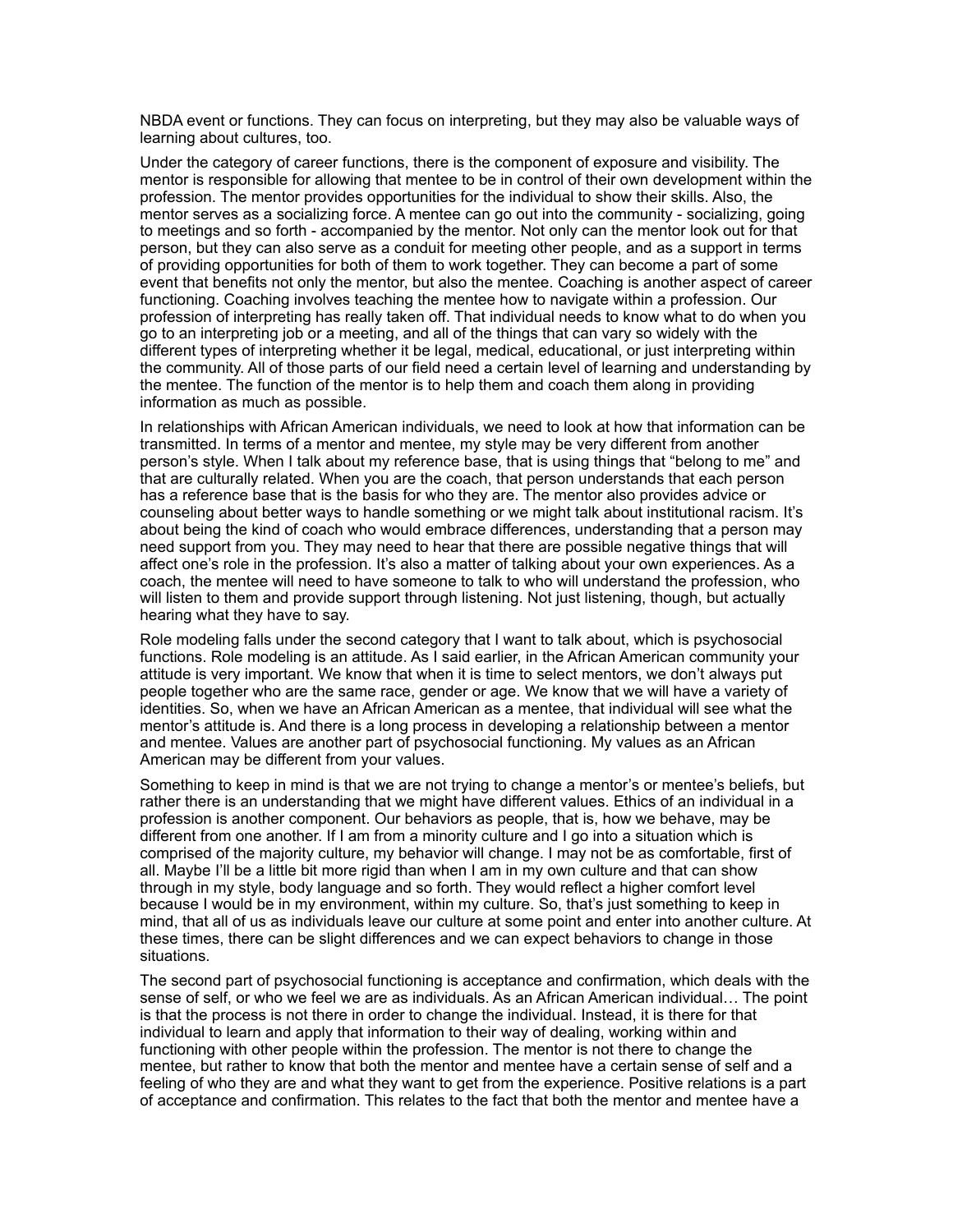positive relationship with each other. Support is another component. We've talked about support that is both within and outside of the profession. Also, encouragement is aspect of acceptance and confirmation. Counseling is another component of the psychosocial functioning of mentoring. This is a matter of exploring personal concerns that may interfere with the positive sense of self in the profession. The mentor may feel that the mentee has some concerns that are related to school, or home or personal issues. You might recall that we talked about the mentoring experience becoming private and confidential. The mentee needs to be allowed to engage in a conversation and talk about what might be a barrier or things that would interfere with their success. Both the mentee and mentor need opportunities to be open and talk freely, allowing the mentee to know that the mentor is willing to listen to things that may be hindering their progress, or creating fears or perhaps that they are just not getting the full experience. Knowing that the mentee doesn't want to fail, there may be some things just in the back of their mind that with the mentor's counseling and advice may get to the heart of it. The result is the creation of a better environment for learning. Friendship is another aspect of psychosocial functions. Both the mentor and mentee agree that they like each other. They have the understanding that what they are engaged in is not always a formal, rigid process. Rather, there is joking and teasing involved. It does not always have to be about busily working towards goals. There is time for both of them to really talk about anything. They can go over to each other's homes and really share those aspects of each other's lives in ways that are not always work related. There is time for both people to develop not only a mentorship relationship, but a friendship as well.

#### **3. Phases of Mentoring**

The third part of the presentation today relates to the phases of a mentoring relationship. The first phase is called initiation. A person has made a big decision that they want to become a mentor or a mentee. When you make that decision as a mentee…Excuse me. When you make that decision as a mentor, and you decide to work with a mentee who is African American, there has to be an understanding and a willingness to know and learn their background, along with an appreciation of their culture. One has to have an understanding that their background is not the same as yours.

The same thing goes on the flip side when a mentor is African American. The mentee who has decided to become a part of that program will have a different culture and background than the mentor. So, it works both ways. For both individuals, there is an agreement and a recognition that each person has differences in their backgrounds and values and that's alright.

The second phase is cultivation. Both the mentor and mentee know that for both parties there is a benefit from the relationship. There is a chance for both people to be involved in really significant ways. You'll start to see progress. And, hopefully, when they reach the end of that experience there will have been ever increasing opportunities that will have occurred, allowing both parties to reach the goals that we will talk about later. Within the relationship, both the mentor and mentee will have changed. But for now, we'll just consider it a process of cultivation. As individuals there is a lot involved in dealing with people from other cultures. That culture is a part of the interaction process that will have taken place. When dealing with someone from another culture, the culture is integrally tied to the process. So, it's not only that we see differences in terms of perspectives, but that that is all integrated as a whole into the process.

Then we reach the point when the mentor and the mentee will separate. Now I just said that we begin with ever increasing opportunities and when we've maxed out on those opportunities, it's pretty significant. The mentor and mentee can identify or recognize what they've learned and what they've achieved from the experience, whether it is certification or what have you. The goals have been achieved within that relationship. That's a point in time when they are ready to part ways. That is something that will happen. So, keep in mind that throughout the process when goals have been established we don't just set one big goal. For example, if I were to join an interpreter training program, my goal would not be to reach the end of it. We start with a small goal, and upon reaching it we are able to feel a sense of accomplishment. We can see this happen in a series of steps, or a series of goals, until we reach the more far reaching, long term end goal. That's how the process is completed.

The final phase is Redefinition. That's when we talk about the relationship changing. The mentor and mentee have finished their work and now they are peers, or equals. They have both reached the same place. What happens when they become peers? When we reach this point, there is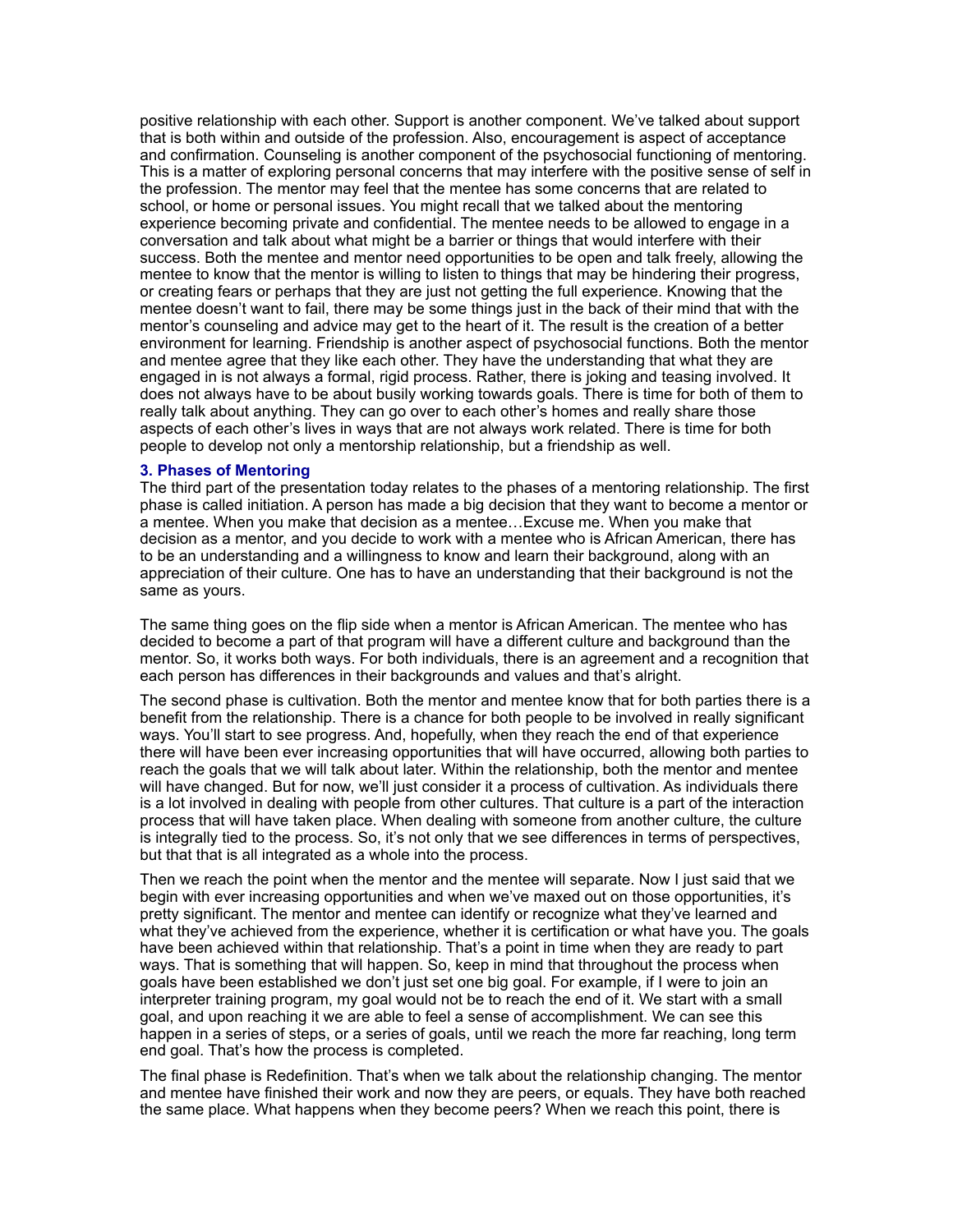mutual respect and acceptance of each other. The relationship is not the "end all, be all," so to speak, or the final thing. The relationship, however, is redefined. Because it is over does not mean they never see each other again. What it does mean, though, is that the individuals have now grown, they continue to have interaction, but now they are on the same level. They go to a convention or workshop together, for example, and they share information. Or they both go to an organization and share information. Hopefully, it becomes part of their personal life. And that process is very rich and rewarding, for both parties involved. When we're working with African American individuals it should be no different. But there is one thing to know about and keep in mind. And this is that the culture and those inner qualities that make up the individual will enter into the whole picture. That, in essence, is the idea of seeing the big picture and focusing on guiding, leading and helping that individual until they achieve success.

Thank you.

### **4. NAOBI**

Hello, my name is Anthony Aramburo and I'd like to talk with you about a project that two organizations have worked on jointly related to mentoring. The organizations are the NAOBI, the National Association of Black Interpreters, and the NBDA, the National Black Deaf Advocacy. Every year NBDA has a conference and of course, there are interpreters needed for their conference. I serve with three individuals on a committee within the NBDA whose purpose is to coordinate the interpreting services for that convention. At that conference, we have interpreters who are certified and those who are not. However, the latter have the skills for interpreting at a conference level. NBDA recruits through NAOBI and the black and African American community for interpreters who are willing to become certified and act as a mentor or mentee.

Those individuals who apply and are accepted on the team, must be under a mentoring program. And by that I mean individuals who serve as mentors with another person sit down together and they identify specific goals they want to work on. A mentee meets with their mentor and they identify just one or two goals that they want to work on. For example, voicing skills, shadowing, working as a team member are all possibilities. Once that person has decided which goals they want to focus on, then they discuss them with their mentor. They decide what the best environment would be for achieving the goals. This determines the setting, whether it be a meeting or a workshop, a tour of the city, in the hotel, what have you. The mentor and mentee agree on the best environment for achieving the goals that they particularly want to focus on.

During the convention, both of the individuals have time, outside of their obligations and work, to discuss their focus and goals. Between the conventions, they should have time to engage in observations and to establish ideas prior to coming. The mentor and mentee should have already had time to determine what it is they want to focus on and how they could use the experience at the convention to further their goals. By the end of the conference, which is normally about three or four days in length, they sit down to have discussions and reach conclusions. The mentee now should have a very clear idea as to how those goals will be accomplished. Oftentimes, we try to give that individual opportunities to put those goals into practice that they have learned. When that person goes out into the community, we ask that they use those goals they have in mind to go out and work on them and practice them more in real life situations that they are involved in. Hopefully, by the next year, when that individual comes back to NBDA…And we do get a lot of individuals returning who have served as mentees. They may have been a mentee for one or two years, and by the third year they return having achieved their certification and now serve as mentor. At that point, they have become peers with those interpreters they worked with before. The relationship between the NBDA and NAOBI has really been enriching for both. Interpreters in NAOBI look to NBDA as supporters; that is, people who have similar cultural backgrounds and ideas. They can educate us as interpreters and we at the NAOBI can educate them about interpreting. So really, it's a matter of mutual respect. We can talk about mentoring in terms of individuals, but also in a larger sense as organizational mentors.

Both groups can mentor each other. Our organization is very new. We have annual meetings, but NBDA has been meeting for a very long time. We can look to them to give us guidance, teaching and showing us how to proceed as an organization. Both groups are looking for funding. The NAOBI has members who are very skilled in the area of fundraising. Members from our organization serve as mentors to assist the NBDA in developing ideas and strategies for